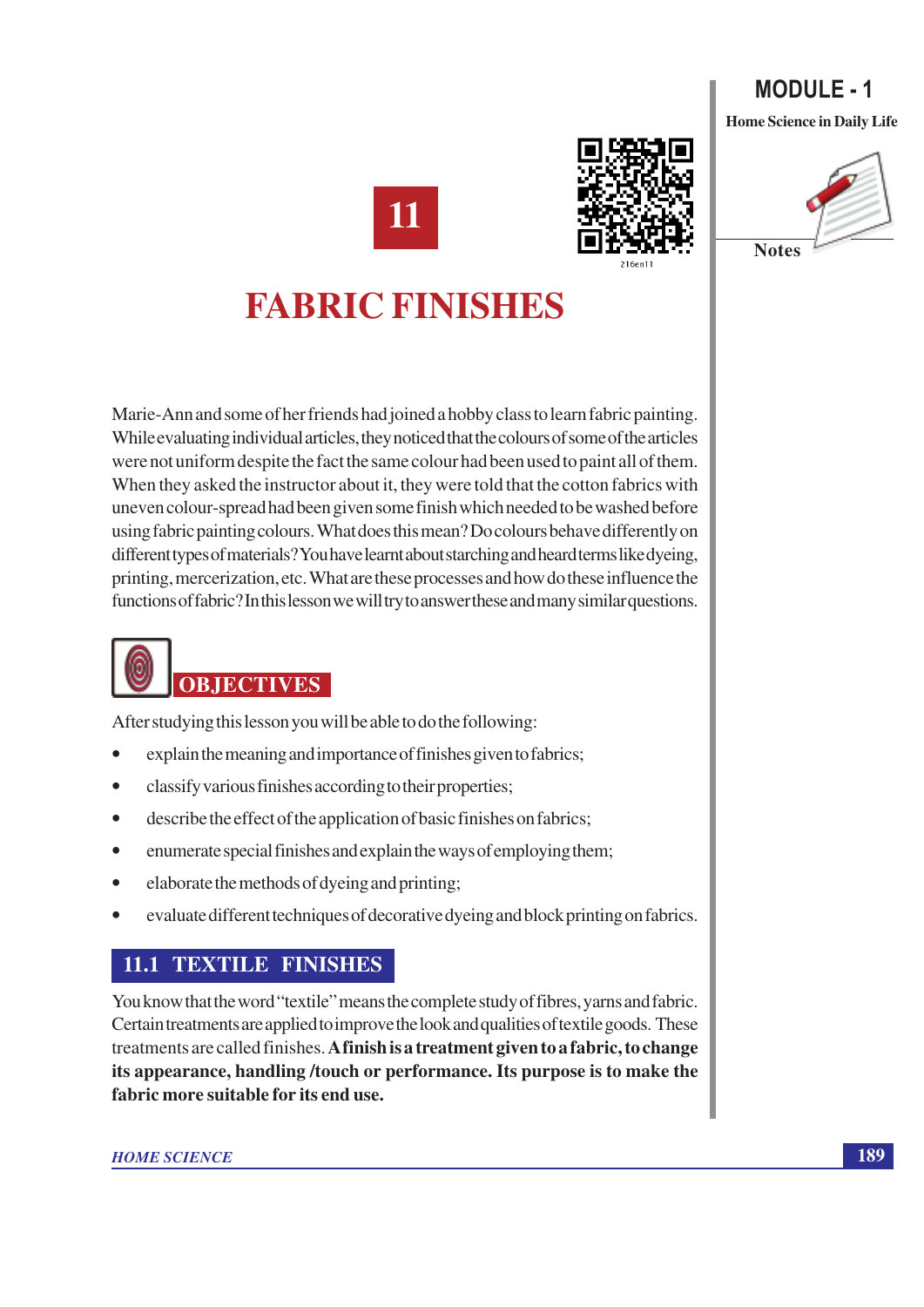#### **Home Science in Daily Life**



A series of treatments are given in mills to finish textiles goods, for example: a fabric is washed, bleached, dyed or printed, starched and ironed before it is sent to the market.

When a fabric is given a finish, it is known as a finished textile. But it is not a must that all the textile-products are finished before use. When no finish is applied on the textiles, these are termed as **gray goods or unfinished textiles**. This does not mean that the fabric is gray in colour. It implies that no finishing treatment has been given to it.

Gray goods lack customer appeal and you will not like to buy these for your dress or shirt. Can you say why? Yes, you are right. It is because in the absence of any finish, fabrics has dull and shabby appearance.

Gray goods are the term used for fabrics that come directly from the loom and are used as such. These are not actually gray in colour but are 'unfinished'.

Different colours or prints on fabrics are also finishes and these make fabrics look attractive

Finish includes any general treatment given to clean and iron fabrics and create exclusive variations of them by using chemical treatments, dyeing, printing, etc. to make fabric attractive and appealing.

Some major differences between 'Unfinished and finished fabrics' are as follows:

| Unfinished/Gray fabric                                                                  | <b>Finished fabric</b>                                                                                      |
|-----------------------------------------------------------------------------------------|-------------------------------------------------------------------------------------------------------------|
| Dull looking, available only in natural<br>colours- off white, brown, black, etc.       | Lusterous, attractive, available in different<br>tints and shades of colours, prints, etc.                  |
| Wrinkled, stained, with broken<br>threads, uneven in width, etc.                        | Smooth and wrinkle-free, no defects on the<br>surface, even width, free from stains, etc.                   |
| Relatively less expensive.                                                              | Cost of fabric depends upon the type of the<br>fibre along with the number and type of<br>finishes applied. |
| Lack customer appeal, are purchased<br>only for rough work, backing,<br>packaging, etc. | Customers get attracted and buy.                                                                            |

### 11.1.1 Importance of Textile Finishes

Textile finishes are important because of the following reasons. The finishes help to:

- improve the appearance of fabric and enhance its looks;  $\bullet$
- produce variety in fabrics through dyeing and printing;
- improve the feel or touch of fabric;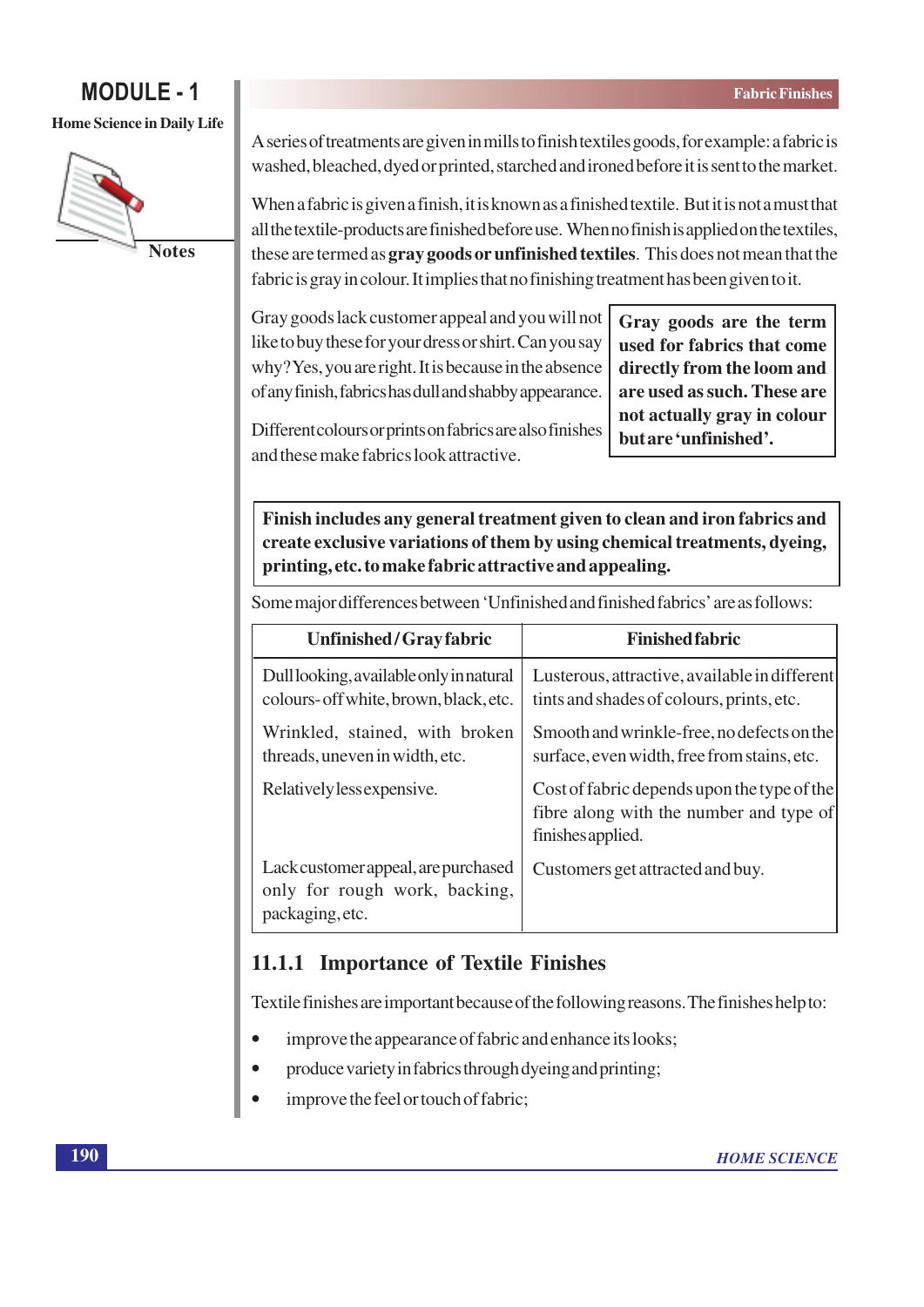- make the fabric more useful;
- improve the draping ability of light weight fabrics;  $\bullet$
- make fabric suitable for an end (specific) use.

### 11.2. CLASSIFICATION OF FINISHES

Finishes can be classified in several ways depending upon their functions, performance and nature.



### 11.2.1 On the basis of function

The finishes may be basic or functional

**Basic** or common finishes are applied to almost all the fabrics, with an aim to  $\mathbf{i}$ improve their appearance, feel and body. Pale white cotton fabrics may be bleached to improve their whiteness. For better look of a thin cotton fabric, starch is applied to increase its weight and shine. Steam Ironing, Calendaring (industrial ironing) is a basic finish. These are also known as aesthetic finishes.

Dyeing and printing are also considered as finishes as they enhance the aesthetic appearance of fabrics.

- **i** Functional or special finishes are applied to improve the performance of a fabric for some specific purpose, for example-
	- $\equiv$ fireproof finish prevents the burning of fabrics used by fire brigade personnel,
	- waterproof finish makes fabrics water repellent for making umbrellas and raincoats.
	- bullet proof finish on fabric saves the people from bullets and is generally used by defence and police personnel for their safety, and
	- crease-resistant finish makes cotton/wool fabric wrinkle resistant.

### 11.2.2 On the basis of degree of performance

On the basis of performance, finishes are temporary, semi durable, durable and permanent.

**HOME SCIENCE** 

## **MODULE - 1**

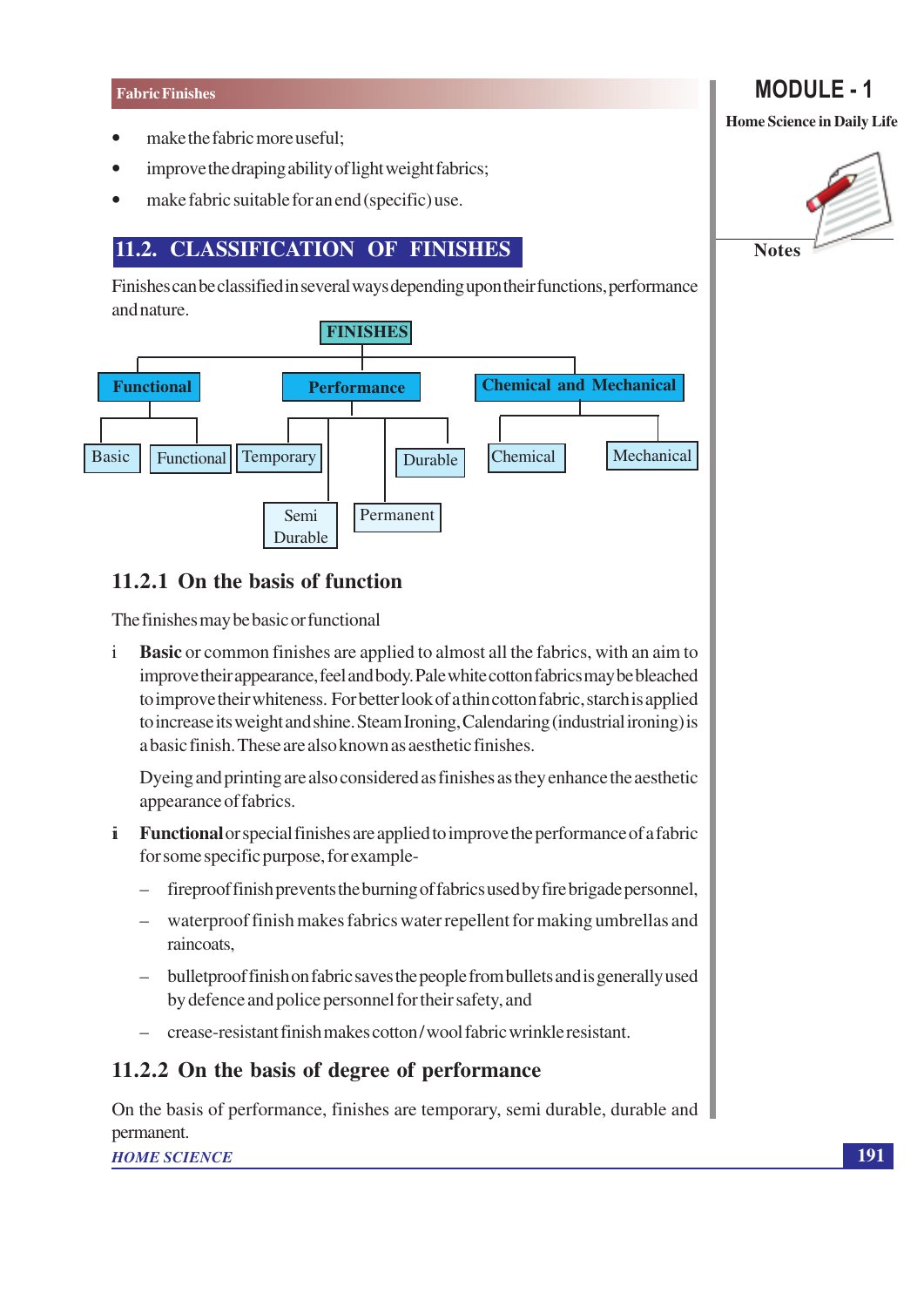**Home Science in Daily Life** 



- $\mathbf{i}$ Temporary finishes are not durable and run off after first washing or dry-cleaning. Many of these are renewable and can be reapplied at home, e.g. starching and blueing of white fabrics.
- $\ddot{\mathbf{1}}$ Semi durable finishes stay on the fabric surface for several washings, e.g. bleaching and certain dyes used on cotton.
- **Durable** finishes last through out the life of a fabric or a garment but may lose its iï effectiveness after many washes, e.g. permanent pleats, wrinkle resistant, etc.
- iv Permanent finishes are is usually given by a chemical treatment. It changes the fibre structure and remains as such on the fabric for the entire life of a fabric, e.g. waterproofing, fire proofing, etc.

### 11.2.3 Chemical and Mechanical Finishes / Wet and dry finishes

On the basis of processes involved in application of finish, there are two types-chemical (wet) and mechanical (dry) finishes.

- $\mathbf{i}$ Chemical finishes: These are also known as wet finishes. In these, chemical treatment is given to fabric, either to change its appearance or basic properties. These finishes are usually durable and permanent or wet finishes. Examples are: fire proof, crease resistance, etc.
- Mechanical finishes: These are also known as dry finishes. Here the process  $\ddot{\mathbf{I}}$ consists of application of moisture, pressure and heat or a mechanical device to finish a fabric. Beating, brushing, calendaring, filling, etc. are some of the finishes included in this group. These finishes are either temporary or semi durable and do not last long.

We will learn more about these finishes further in the chapter.

### **INTEXT OUESTIONS 11.1**

- Fill in the blanks after unscrambling the clues in the brackets: 1.
	- The treatment given to fabrics to enhance their appearance, performance or  $\mathbf{i}$ . handling is known as \_\_\_\_\_\_\_\_\_\_\_\_(NIFSIHE).
	- When no finish is applied on a fabric's surface, it is known as  $\ddot{\mathbf{n}}$ . fabric  $(RAYG)$ .
	- $\dddot{\mathbf{m}}$ . DING NINGPRIT).
	-
	- vi. Waterproof finish is a finish. (NCFUTIONAL).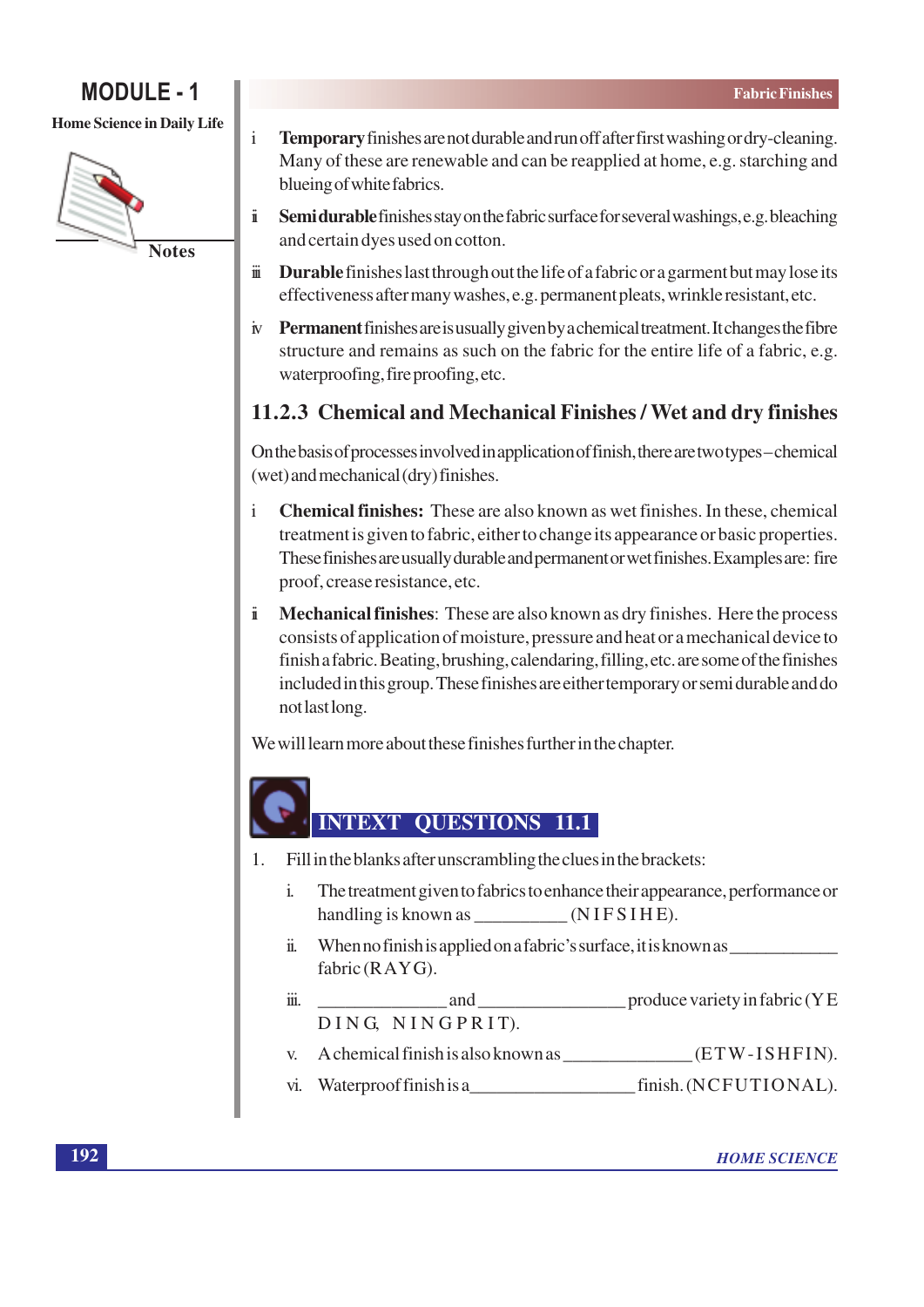### 11.3. BASIC FINISHES AND THEIR TYPES

Now that you know about different types of finishes, lets us learn a little more about basic finishes. Different types of basic finishes are -

### (i) Scouring / Cleaning

Fabric, as it comes from the loom, is dull in appearance. It may have stains of oils as well as starches, waxes, etc., that are applied to yarns to make weaving easier. Once the fabric is woven, the presence of these additives hinders further finishing processes such as bleaching, dyeing, printing, etc. Therefore, these need to be removed before sending the fabric for further processing. Scouring is the process of washing fabric with soap solution. Scouring is the process of industrial cleaning of fabrics with the help of warm water and soap solution. It cleans the fabric and makes them more **absorbent.** The method of washing a fabric is chosen according to the nature of fibre. Cottons are boiled in soap solution for cleaning. Silks are boiled to remove silk gum (degumming) while the wool fibres are boiled with soap solution to remove grease and oils. Fabrics made from man-made fibres are given normal washing. After cleaning, the fabric becomes smooth, neat and more absorbent.



#### Carry out this experiment and note your observations

Take two fabric pieces of  $4^{\prime\prime}$  x  $4^{\prime\prime}$  size of white colour, one of theses should be new and the other old and washed. Put both the pieces of fabric in water. What do you observe? The old one will sink faster because it is more absorbent as it has no finishes or starch on the surface. The new fabric will first float on the water. Gradually water penetrates through the starch applied on the fabric surface, and the fabric sinks.

### (ii) Bleaching

At home you use lemon, milk, curd and facial bleach to remove sun-tan. A similar treatment is also given to fibres. Many a times natural fibres like cotton, silk and wool are available in pale/light brown colour. Suppose you have to paint some thing in light pink colour, unfortunately the brush was not washed properly and had remains of brown in it. What do you think will happen? You will not get the pink you wanted. This becomes a problem as light shades of dyes do not come out well on such fibre colours. To get exact light shade of the colour, the existing colour has to be removed. **Bleaching is a** chemical treatment given to fibres, yarns or fabric to remove paleness or colour and make them white. Suitable bleaching agents such as hydrogen peroxide for protein fibres and sodium hypochlorite for cottons, are used. Man-made fibres do not need bleaching. Fabrics have to be carefully bleached as bleach can harm the fabric if used in high concentration.

#### **HOME SCIENCE**

# **MODULE - 1**

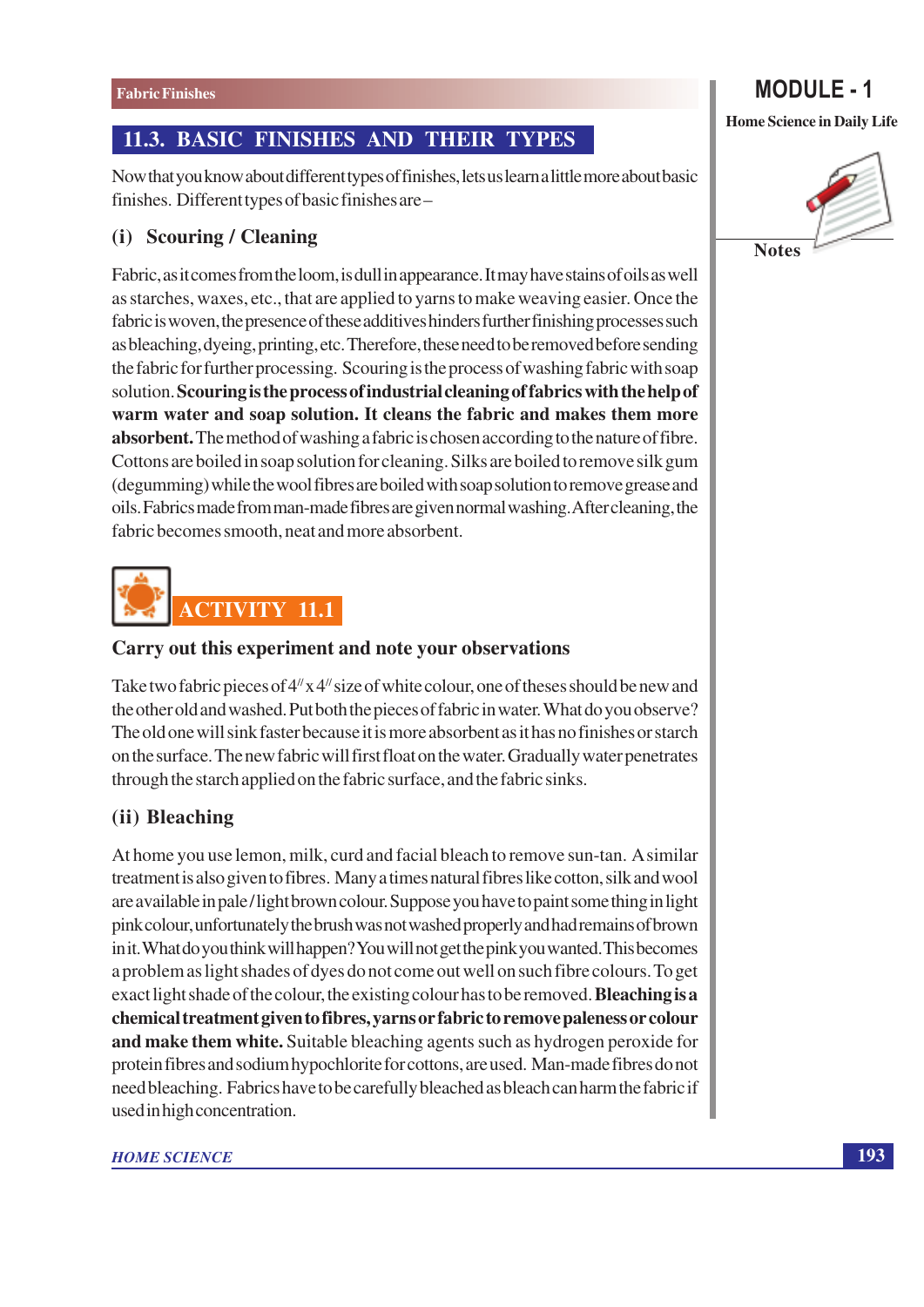#### **Home Science in Daily Life**



### (iii) Starching / Stiffening

Starch is generally applied to fabric of fine quality and light weight or loosely woven fibres. Starching makes the fabric heavier, stiff, and crisp. It also adds shine and smoothness to the fabric. Cottons-muslin, poplin, cambric and thin silks are generally starched.

Sometimes the loosely woven cotton fabric is starched heavily so that their quality looks better but the starch comes out with the first wash and the basic loosely woven structure of the fabric becomes prominent. Therefore, starched fabric should be examined properly before purchasing.



- Take the starched cotton fabric. Try to look through it. You will notice that light can not pass through the fabric surface.
- Place a black sheet of paper on table. Hold the starched fabric in your hands and  $\bullet$ rubit.

Starch particles will fall on the black paper in the form of white powder. Now hold this fabric against light. Yes, you can see light through the open spaces in the weave.

Based on your experience above, answer the questions given below. Give reason.

- Will you use this fabric as a fall for a saree?
- Will you use this fabric to make a shirt?
- Will you use this fabric as a backing for a blouse?

### (iv) Calendering

Why do you iron the garments at home? It is to remove wrinkles and make them look better. This is the simplest and the common finish used to improve the looks of any gray or finished fabric. Similarly, through the process of **Calendering or industrial ironing** a fabric is passed through a series of smooth hot rollers to remove wrinkles and to make it smooth. It makes the fabric smooth and lustrous, thereby improving its appearance.

### 11.4. SPECIAL FINISHES

### (i) Pre-shrinking

You must have heard your mother saying that the cotton kurta that she bought has shrunk and become smaller after the first wash. Shrinkage is the reduction of a fabric or a garment in size (length and width) after it is washed or dipped in water. A marked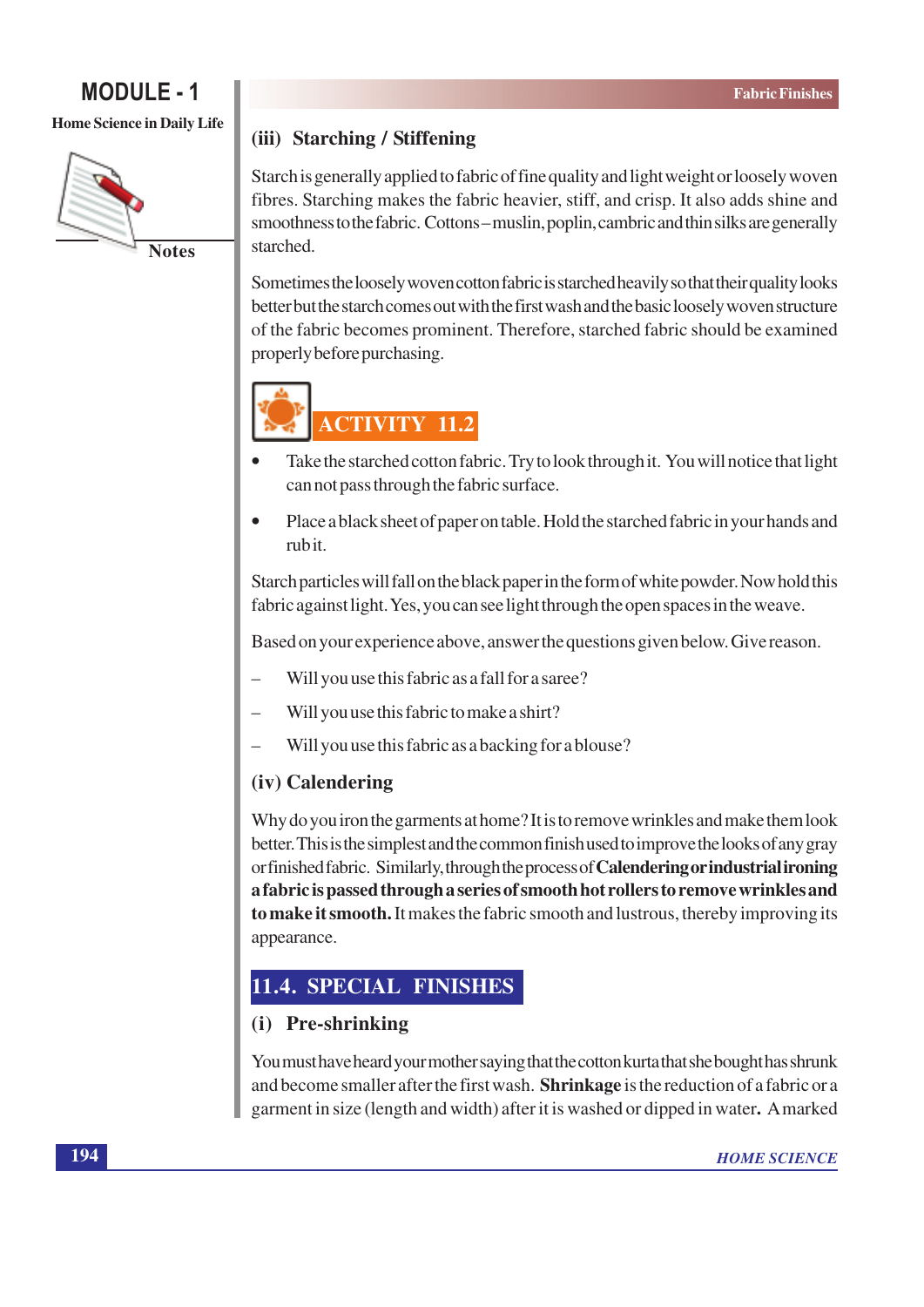reduction in size takes place after washing certain cottons, linens and woollens. It is all due to shrinkage. Good quality cottons, linens and wools are pre-shrunk before marketing them. This pre-shrinking is called sanfronisation. Fabrics that are treated for pre-shrinking are labeled as 'sanfronised' or 'anti-shrink' or 'shrink-proof.' All these mean that the fabrics have received a finish for shrinkage control and will not shrink on washing. Sanforisation is the pre-shrinking treatment given to certain fabrics made from natural fibres to prevent further shrinkage after washing.



**MODULE - 1** 



**ACTIVITY 11.3** 

Sujata was very angry and disappointed because a printed cotton suit she had bought so fondly had shrunk so much that it did not fit her at all. Before buying she had asked the shopkeeper repeatedly if the material was shrink proof. The shopkeeper had assured her that it was

Let us see if the same happens in this experiment

Take a gray cotton fabric of  $10^{\prime\prime}$  x  $10^{\prime\prime}$ . Dip it in water for at least 3-4 hours. Dry and iron it. Measure all sides of the sample again. You will notice a change i.e. reduction in the measurements because the fabric has shrunk.

Discuss the following in a Personal Contact Programme or with friends:

- Best way to ensure that the material of the suit is shrinkproof.  $\bullet$
- What else does one need to check about the quality before buying the material?
- Where can one look for such information?

### (ii) Mercerization

Cotton is basically a dull fibre. The fabric made from cotton wrinkles easily and is difficult to dye. It is, therefore, treated with sodium hydroxide to make it strong, lustrous and absorbent. This process is called mercerization. It also improves the dye uptake of fabrics. Now-a-days this finish has become a routine finish for all cottons. Even sewing threads which are used for stitching are mercerized. You will find the word 'mercerized' on the labels of cotton fabrics and reels of sewing threads denoting that the goods have been mercerized.

### (iii) Parchmentization

Have you heard of a fabric called organdie? Take a piece of organdie fabric and carefully observe it. The fabric is different from other cotton fabrics. Yes, it is a thin, transparent, light weight and stiff fabric and seems to be heavily starched. But unlike starched fabric, its stiffness remains intact even after washing. It is not due to a starch but because of application of a finish called parchmentization. In parchmentization, the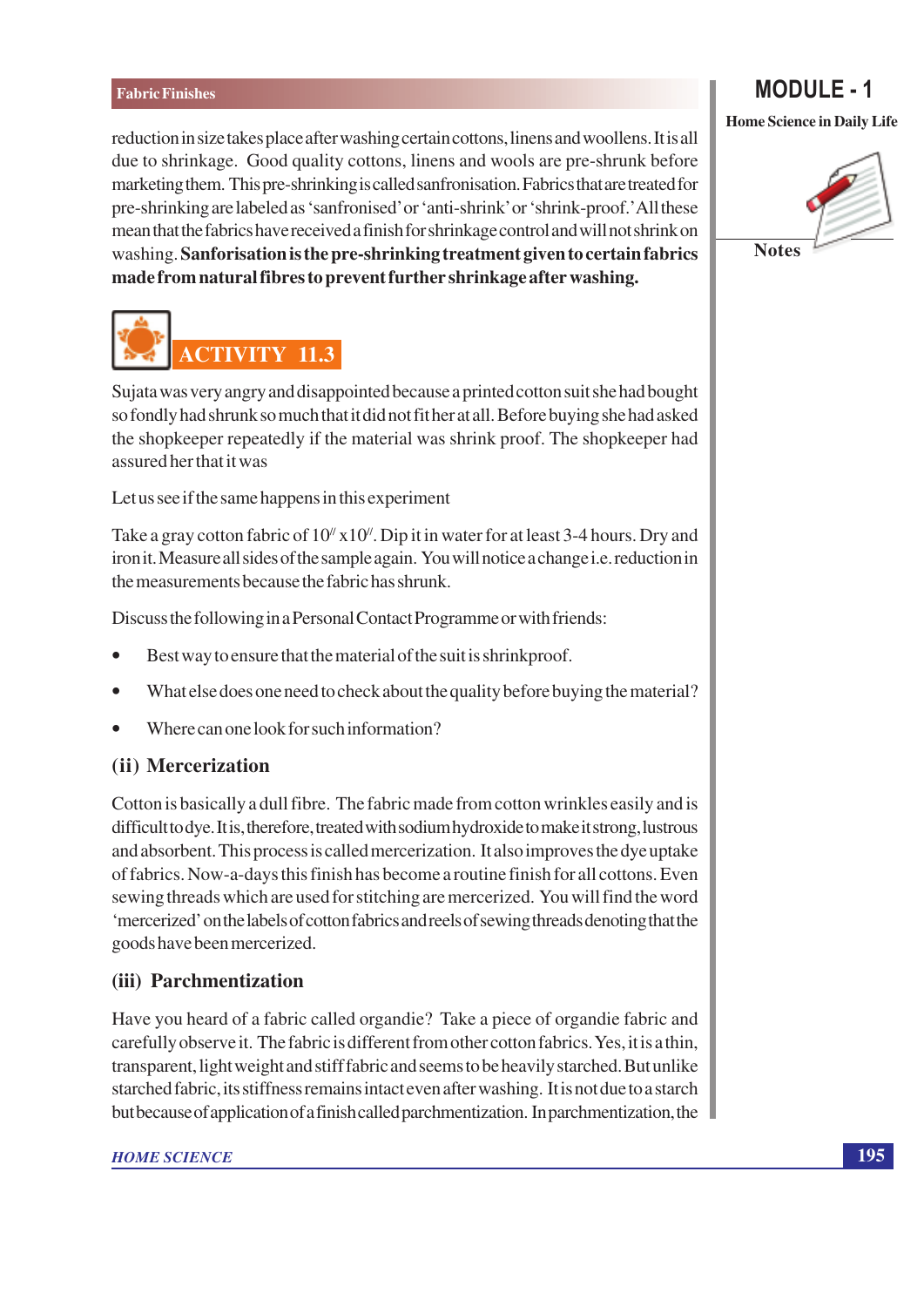**Home Science in Daily Life** 



cotton fabric is treated with a mild acid that partially eats away the fabric, resulting in a transparent and stiff fabric called organdy. You don't need to apply starch to organdy fabric.

### (iv) Wash 'n' Wear

Bhanwari works as a security guard in a school in Bikaner, Rajasthan. The temperature goes as high as 40-42 degrees C. She does not get enough time to maintain her uniform which comprises of cotton clothes that are most comfortable to wear specially in summers. You must have noticed that all the cotton fabrics get crushed very easily. What should Bhanwari do? There is a finish called wash 'n' wear which when applied on cotton fabrics completely changes its nature. The fabric thus treated does not wrinkle too much and becomes easy to maintain. If dried and stored properly, wash 'n' wear fabrics can be worn without ironing or with a little ironing. So, Bhanwari should select a wash 'n' wear fabric for her uniform. Besides cotton, wash 'n' wear finish is also given to linen and wool.

### (v) Dyeing and Printing

 $\blacksquare$ 

In the market you see a number of fabrics in plain colours or having colourful designs on them. The process of producing colours and designs on a fabric is called dyeing and printing, respectively. Dyeing gives a solid colour to the fabric whereas printing is the application of dye on specified areas to create designs. It is very important for the dyed and printed fabric to be 'colourfast', i.e. the colour should not come out or fade easily. If the colour runs on washing, rubbing or ironing, the fabric looks shabby and old and its design becomes dull or smudged. The colour may also spoil other fabrics during washing. Has this ever happened to you?

### **OUESTIONS**

| State True or False and explain if the answer is false. |                                                                  |  |  |
|---------------------------------------------------------|------------------------------------------------------------------|--|--|
|                                                         | (True/False) (i) Scouring is a finish used to clean the fabric.  |  |  |
|                                                         | (True/False) (ii) Bleaching has no damaging effect on fabric.    |  |  |
|                                                         | (True/False) (iii) Shrinkage control can be done at home also.   |  |  |
|                                                         | (True/False) (iv) Organdy is a permanently stiff fabric.         |  |  |
|                                                         | (True/False) (v) Mercerized thread should be used for stitching. |  |  |
|                                                         |                                                                  |  |  |

 $\ddot{\bullet}$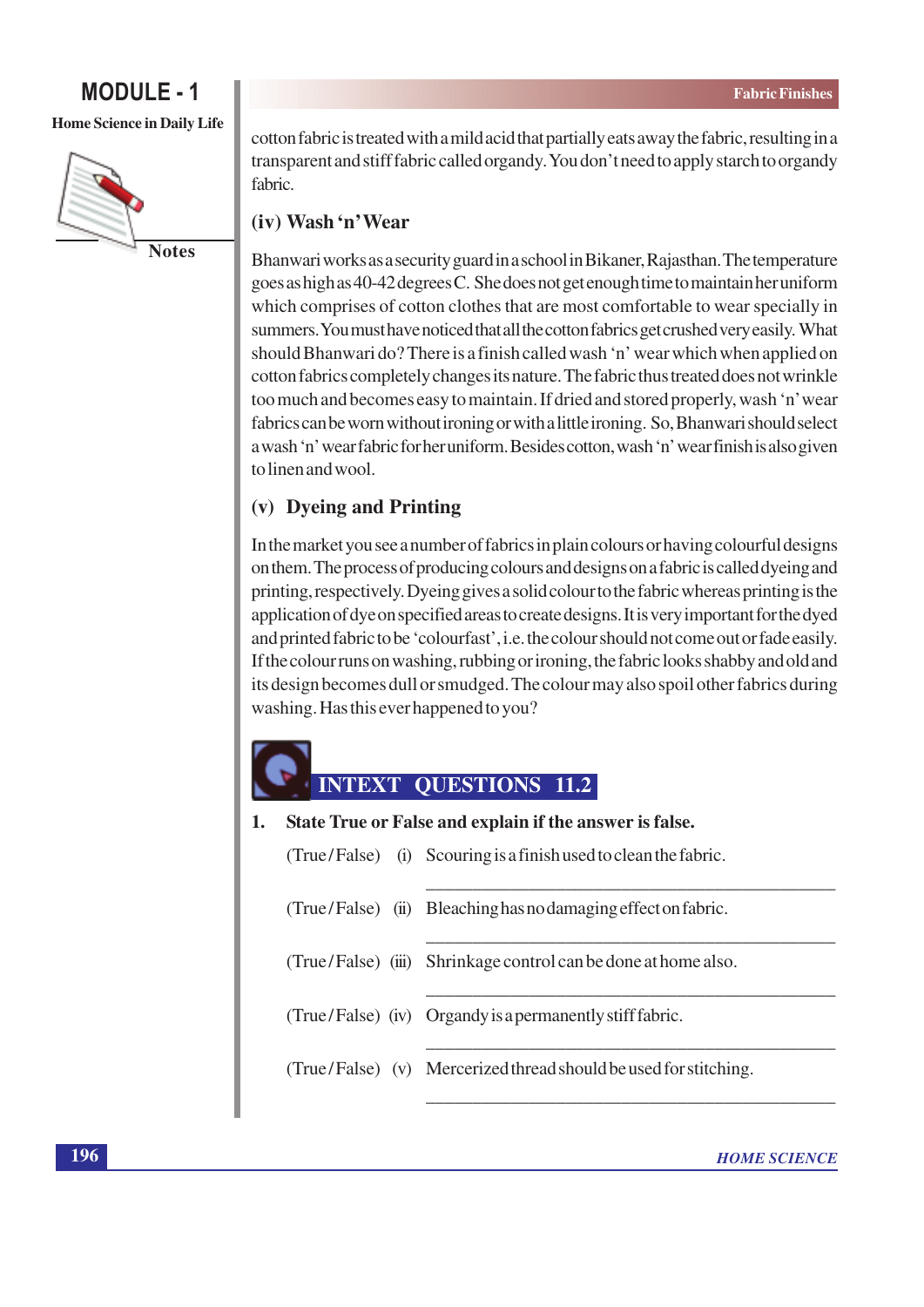#### Fill the blanks with the suitable word given at the end of each sentence  $2.$

- (i) Mercerisation is a finish. (renewable/durable).
- (ii) Shrinkage control is indicated as on the label. (sanforised/ parchmentisation)
- (iii) Wash n wear is a finish. (routine/special)
- (iv) If the colour does not bleed on washing, it means fabric is (water proof/colour fast)  $\mathcal{L}$

### 11.5. DYEING AND PRINTING OF FABRIC

Can you imagine wearing a plain white dress or one having same print every day? No, never, even the very thought is unwelcome. It is very difficult to think of fabric without variation in colours, prints or designs.

In the market, you will find fabric in all tints and shades of colours, small and big prints, woven in colourful designs. All these are possible because of dyeing and printing. Dyeing and printing improve appearance of fabric and add diversity to our dresses through colours and designs. We usually distinguish one fabric from another by its colour, print and texture.

### 11.5.1 Types of Dyes Used for Textiles Finishing

Dyes are used for dyeing and printing of textiles. Dyes are divided into two major categories-natural and synthetic dyes.

- (i) Natural Dyes-These were the first dyes known to mankind. These are obtained from natural sources – vegetables, animals or minerals. These are eco-friendly and do not pollute water or land. The residue of these dyes can be safely used as fertilizer in the fields. But the process of dyeing with natural dyes is slow, difficult and expensive. Major natural dyes obtained from plants are turmeric (haldi), henna (mehndi), madder (manjishta) and indigo (neel). While tyrian purple and lac dyes are obtained from animal sources. Khakhi dye comes from a mineral source.
- (ii) Synthetic Dyes-These dyes are prepared synthetically with the help of different chemicals. These differ in their chemical composition and behaviour. Popular classes of synthetic dyes are – direct, basic, acid, disperse, azo, vat and reactive dyes. These dyes cause a lot of pollution and skin allergies etc. Some of these dyes such as azo are very harmful for human health and their use has been banned. Synthetic dyes are very easy to use and have better fastness than natural dyes. These also give a brighter and larger colour range.

### **Home Science in Daily Life**

**MODULE - 1** 

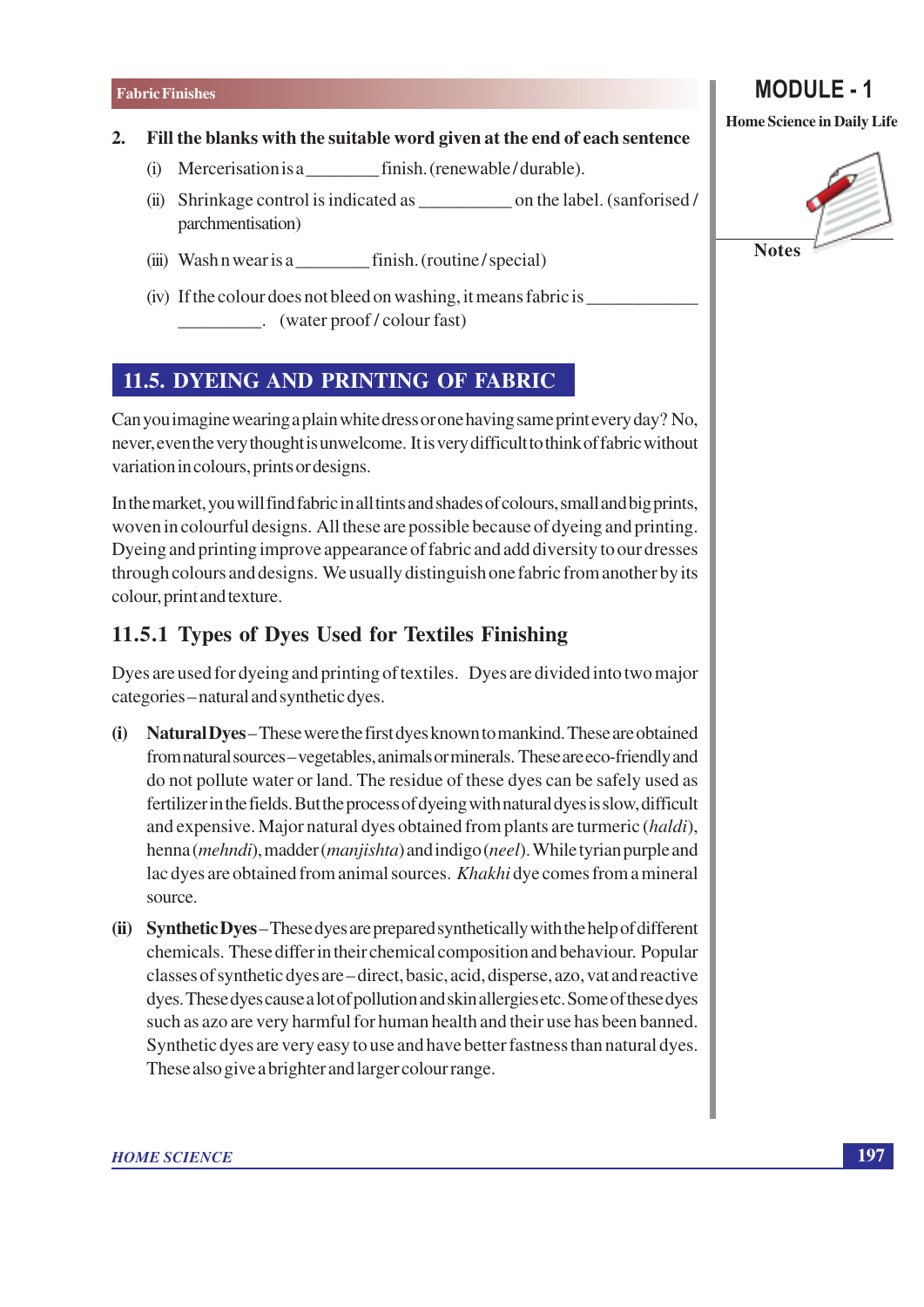#### **Home Science in Daily Life**



### 11.5.2 Application of Dyes

In the market, we find it is not only fabrics, which are colourful, but sewing threads, knitting yarns and cords, etc. are also available in various colours. Therefore, the process of dyeing is carried out on textiles at the fibre, yarn or at fabric stage. Different stages at which textiles are dyed include -

 $(i)$ Fibre Stage – Though all types of fibres can be dyed at this stage, the method is more popular for dyeing man made fibres. It gives uniform dyeing and it is colourfast. There is a lot of wastage of coloured fibres during subsequent processing.



Fig. 11.1

(ii) Yarn Stage – Colour can be applied or rendered (popular term used in textile dyeing) on fibres

> after spinning into yarns, especially when they have to be sold as such. Knitting yarns and all types of threads – sewing, embroidery, crocheting, etc. are dyed at this stage.

(iii) Fabric Stage – Most of the dyeing in the textile industry is done at this stage, and fabrics are dyed in one solid colour. It gives uniform colouring. Colour matching becomes easier at this stage. This method is also suitable for dyeing blended fabric. Blends are made by mixing two fibres together and then made into a yarn and fabric.



Fig. 11.2

(iv) Garment Dyeing-Sometimes dyeing is done at this stage i.e. after the garments have been stitched. This is also known as piece dyeing. Since a garment is dyed, there is no fabric wastage. But the colour may not be uniform, especially around seams, pleats and gathers. If you have a garment which has been dyed just now, open one pleat or seam. You will find that fabric inside the seam will be lighter or darker depending on the time and exposure of fabric to the dyeing medium.



Fig. 11.3

### 11.5.3 Decorative Dyeing

You already know about simple dyeing. When the process of dyeing is carried out in a selective way to get different designs, it is called decorative or resist dyeing. The term resist dyeing is used because in these techniques, some resist materials (threads, yarns or wax) are used on specific areas to prevent them from being dyed. A number of beautiful designs can be created in this manner. The two most popular techniques of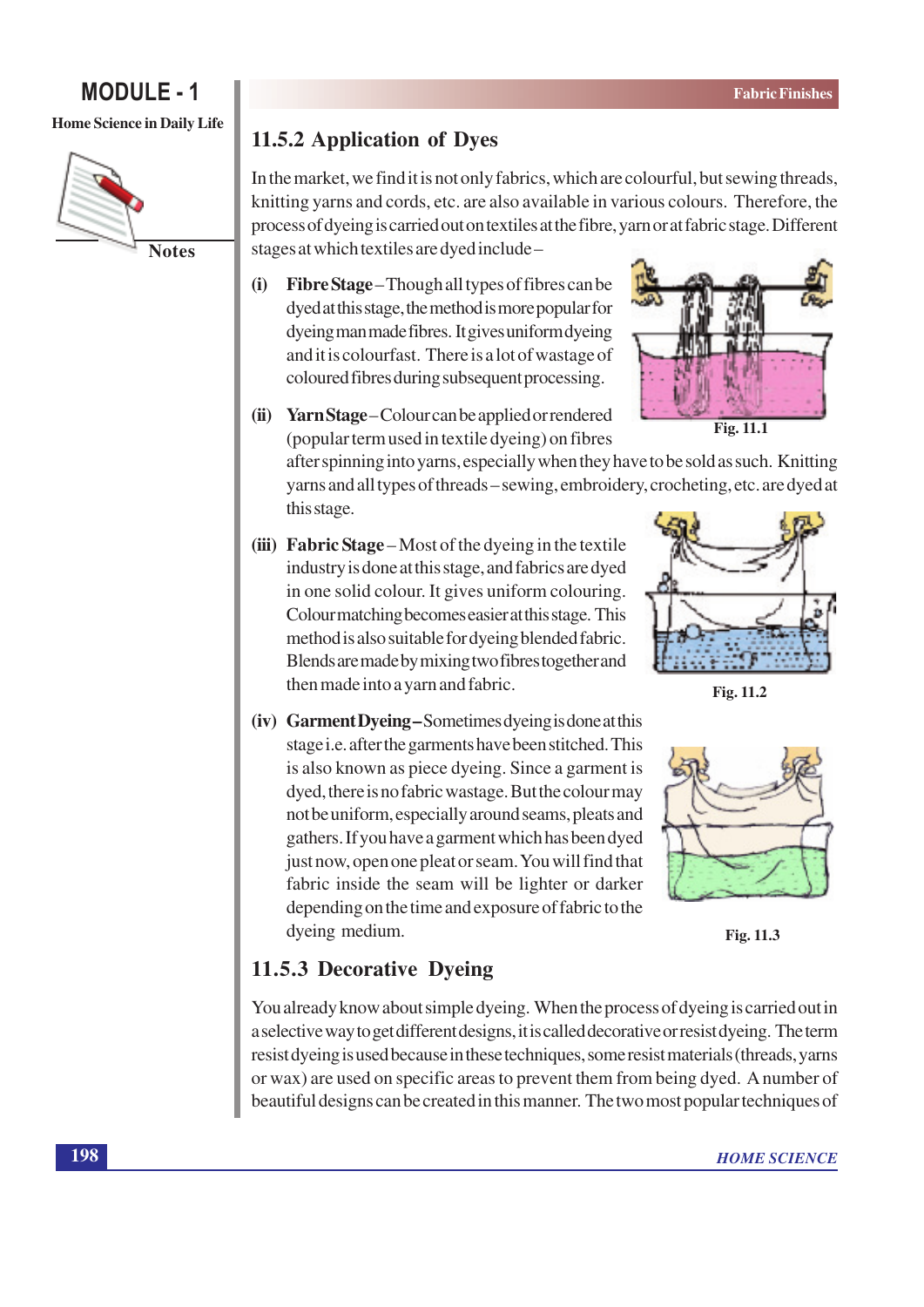decorative or resist dyeing are -

- Tie and Dye  $(i)$
- **Batik**  $(ii)$

#### (i) Tie and Dye

In tie and dye, threads are used as a resist material to stop the dye from entering the selected areas of the fabric. Tying of the fabric is done according to the design to be made. There are many ways in which you can create designs using tie and dye technique. These  $are -$ 

- a) Marbling: Take the fabric and crumble it to form a ball. Tie it with a thread at different areas, randomly. Then dye the fabric. Open it and dry. The dyed fabric will have a marble effect.
- b) Binding: Pick up the fabric (Duptatta, table cloth or bed sheets) from one point and tie with a thread at intervals and dye it.
- $\mathbf{c})$ **Knotting**: Put knots on the fabrics wherever desired and dye it.

d) Folding: Put the fabric flat on a table. Pleat and fold it uniformly in lengthwise direction. Tie it with a yarn at regular intervals, to get widthwise lines after dyeing. For horizontal lines, pleat and fold the fabric widthwise. Roll the fabric from one corner to the diagonally opposite corner and tie at regular intervals to get diagonal lines.





Fig.11.5: Binding



Fig.11.6: Knotting

![](_page_10_Picture_15.jpeg)

Fig.11.7 Folding

**HOME SCIENCE** 

### **MODULE - 1**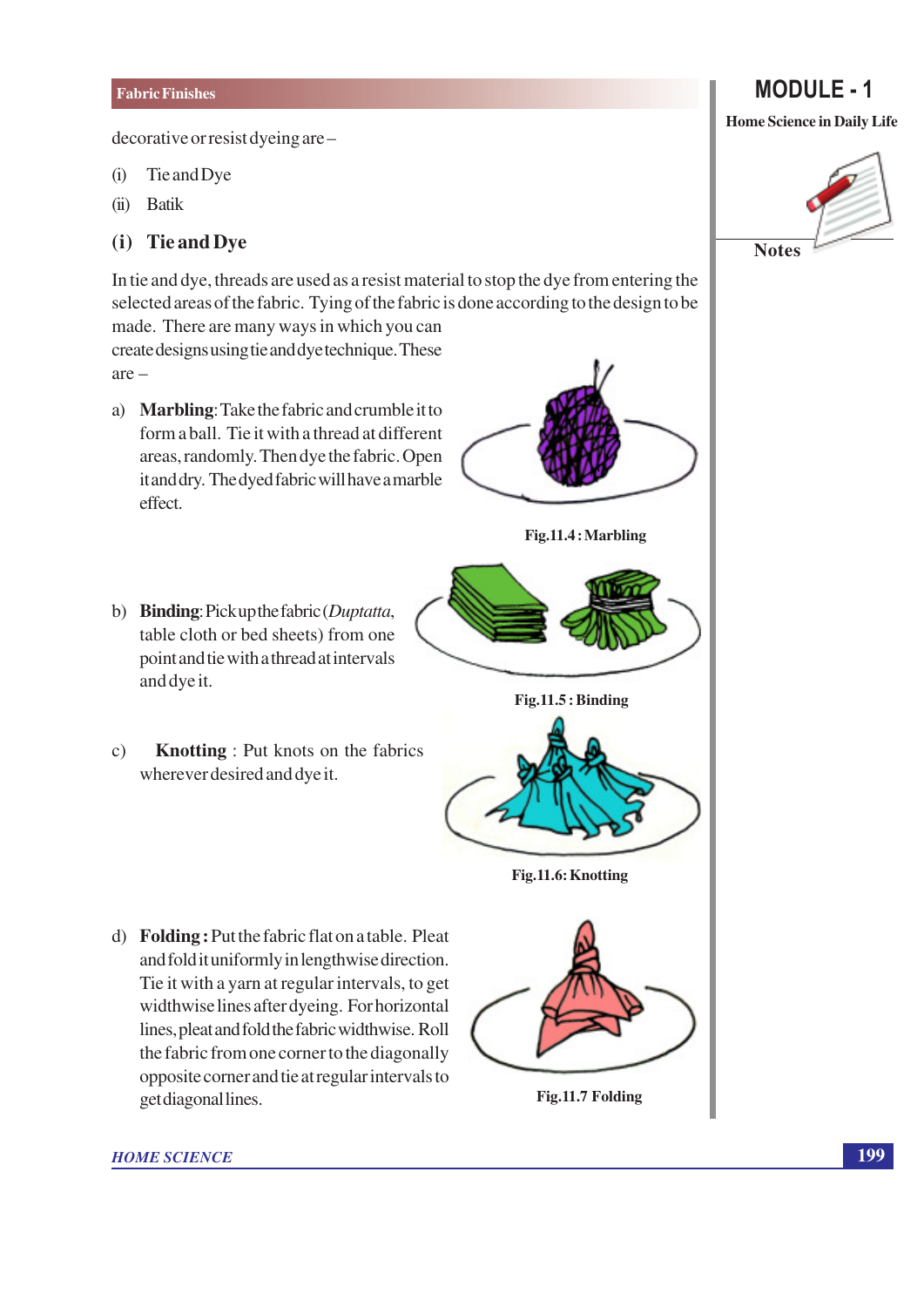### **MODULE - 1**

#### **Home Science in Daily Life**

![](_page_11_Picture_3.jpeg)

- e) Peg Tying: You can also use cloth pegs or clamps as resist materials. Fold the fabric and put pegs at regular interval.
- $\hat{D}$ Tritik: Make a design of your choice on the fabric with running stitch, pull the thread tightly and tie it.

![](_page_11_Picture_6.jpeg)

Fig.11.8 Tritik

#### **Tied and Dyed Fabrics**

Patola fabrics of Gujarat and bandhani of Rajasthan are two famous traditional textiles of India made by tie and dye technique. Both are usually dyed in two or more dyes by resist dyeing techniques. But there is a difference between the stages at which they are tied and dyed.

In Patola the yarn is tied and dyed according to the design before weaving and are then woven to form intricate multi-coloured designs.

On the other hand, woven fabric is tied and dyed to have innumerable dots and lines (laheria-wavy pattern) in Bandhni.

![](_page_11_Picture_12.jpeg)

Dipti was happy as she was finally able to buy a saree with beautiful tie and dye design on it. She was happy also because her saree was much cheaper than her friend Nidhi's saree. She proudly exhibited her possession to everybody at home and she also bragged that it is so inexpensive. However her mother asked her to think about the possible reason for her saree being priced so low.

Discuss the following:

- What could be the reasons for Nidhi's saree being more expensive?
- How can you differentiate between a genuine and a fake piece of tie and dye?
- Could the place of production and/or sale outlet also influence the price of Dipti's saree?

### (ii) Batik

Batik is also a method of resist dyeing. Here, wax is used as a resist material to prevent the dye from colouring certain areas. On selected areas of the fabric, a mixture of Bees' wax and paraffin wax is filled with a brush or a block, according to

![](_page_11_Picture_20.jpeg)

Fig. 11.9

**HOME SCIENCE**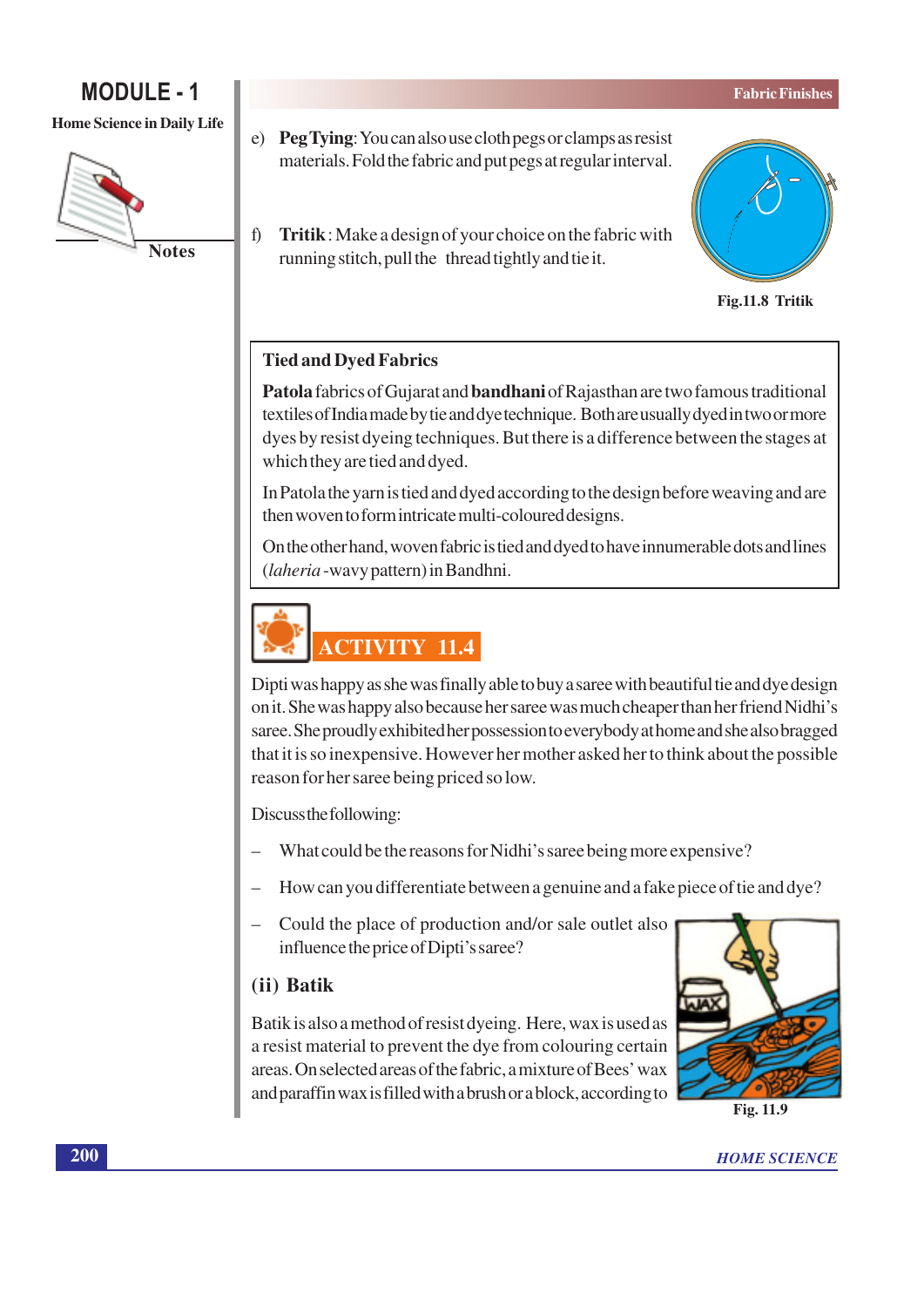the design. These areas do not get coloured when dyed giving a patterned effect. The wax is later removed.

### 11.5.4 Printing

Let's us see and understand how printing of fabrics is carried out? Keep two fabrics side by side, one a red coloured fabric and the other a fabric having red print. Observe the difference between the two carefully. Though both the fabrics have red colour, but the dyed fabric is red all over while in the printed one, only certain areas are of red colour. This clearly shows the difference between dyeing and printing. You already know that dyeing is the process of colouring the fabric. Printing is also a process of colouring the fabric but here colour is applied only in selected areas, to create designs which decorate the fabric surface.

The major difference between dyeing and printing is that dyeing is carried out in fibre, yarn or at fabric stage but printing is done only on the fabric surface. This is also known as selective dyeing.

Popular methods or techniques of printing are –

- $\blacktriangleright$ Blockprinting
- Screenprinting  $\blacktriangleright$
- $\blacktriangleright$ Rollerprinting
- $\blacktriangleright$ **Stencil printing**

Block printing and batik are two traditional printing methods. Here, we will learn the details of only one type of printing i.e. Block Printing.

#### **Block Printing**

Have you ever gone to a post office and observed letters or parcels being stamped. The stamp is first pressed into an ink pad and then onto the letter or parcel. Block printing is similar to this. Here a wooden block, which has a design engraved on it, is pressed into a thick dye paste and then stamped onto the fabric. Do not worry if you do not have a wooden block.

Sanganer in Rajasthan (near Jaipur) is famous for Block Printing. Shantinektan in West Bengal is known for Batik.

![](_page_12_Picture_14.jpeg)

Fig. 11.10

You can follow the same procedure for printing at home using easily available objects in place of a blocks. Take any vegetable like ladies' finger or onion or gourd (torai),

![](_page_12_Picture_18.jpeg)

**MODULE - 1**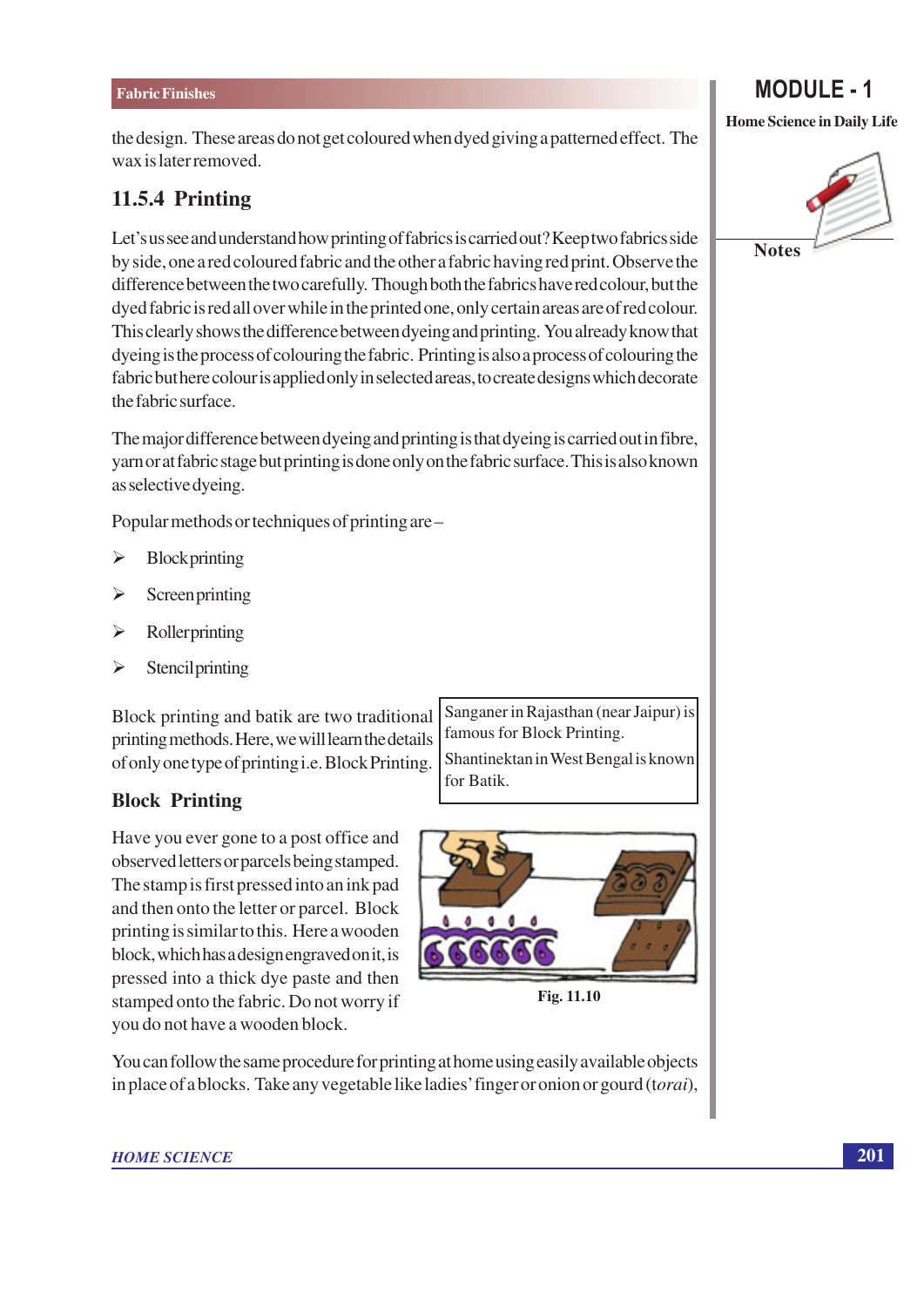#### **Home Science in Daily Life**

![](_page_13_Picture_3.jpeg)

cut and use it as a block. Even bowl, glasses leaves and flowers can also be used for printing.

![](_page_13_Figure_5.jpeg)

To make a block printed article at home, take a few pieces of ladies' finger, onion and a few leaves to be used as blocks. Spread a  $10<sup>\prime</sup>$  x  $10<sup>\prime</sup>$  fabric on a flat and padded surface. Pour fabric paints in a small flat container. Dip your home made blocks in paint and press them on the fabrics. You can make different designs with the same block by changing its placement.

![](_page_13_Picture_7.jpeg)

- 1. Fill in the blanks:
	- (i) Vegetables and animal dyes are known as \_\_\_\_\_\_\_\_\_\_\_\_\_\_.(natural/ artificial)
	- (ii) Tyrian purple dye is obtained from source. (natural/animal)
	-
	-
	- roller)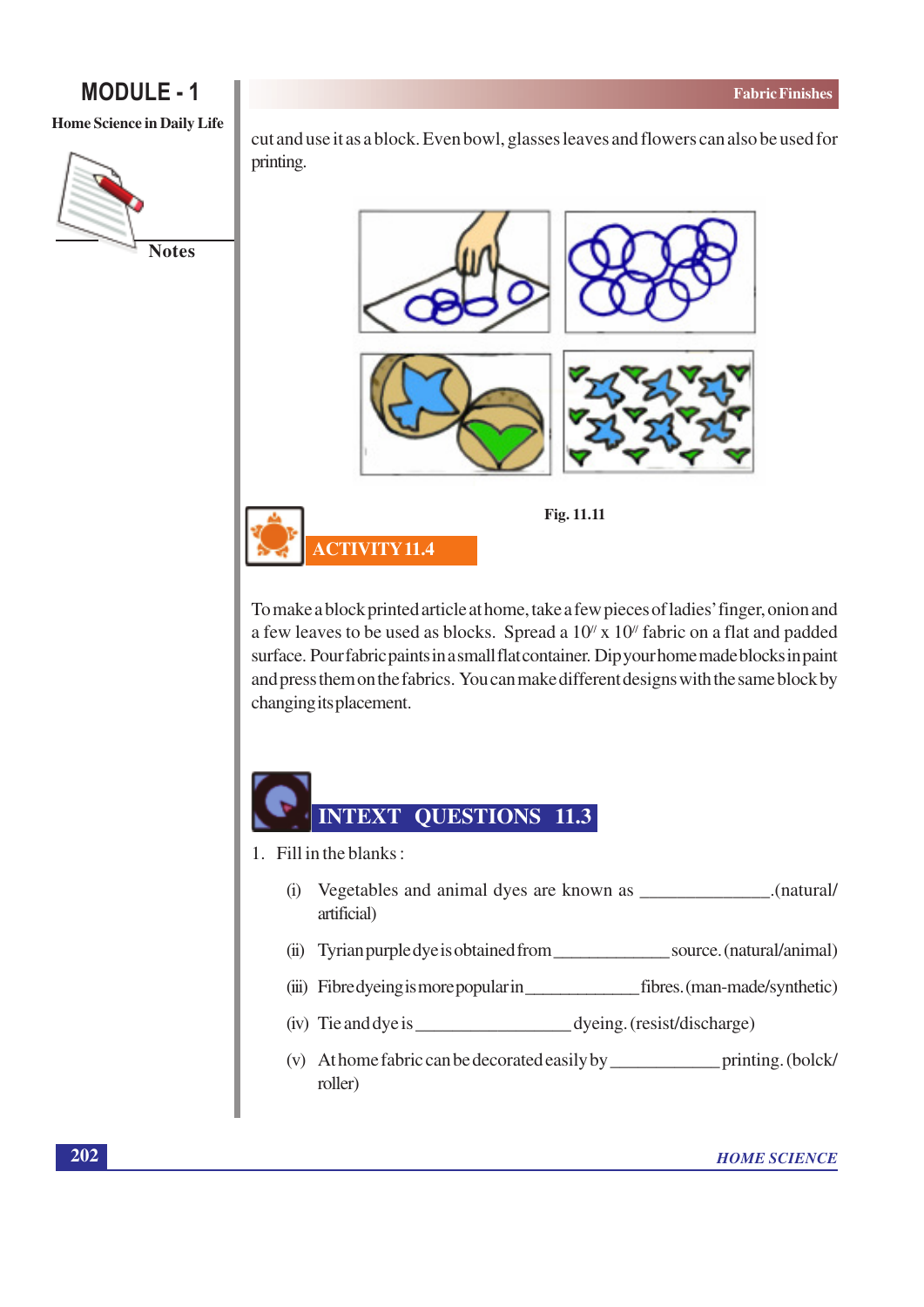2. Look at the grid given below, followed by statements. The answer to each statement is in a single word. Fill the word in the grid at its respective number. The first one is done for you.

![](_page_14_Figure_2.jpeg)

- I. It is a chemical treatment given to a fibre, yarn or fabric to remove yellowing.
- The term used for fabrics that come directly from loom.  $\Pi$ .
- III. Also known as wet finishes.
- IV. It makes fabric heavier, stiff and crisp.
- $V_{\cdot}$ It makes cotton fabrics easy to maintain.
- VI. It is one of the tie and dye technique.

![](_page_14_Picture_9.jpeg)

For your convenience, here are the main points of the lesson:-

**Textile Finishes -**-Meaning

 $\blacksquare$  Degree of performance  $\blacksquare$  Nature (wet and dry)

- -Importance in relation to textiles
- -Classification of finishes on the basis of their-• Basic functions

- **Basic finishes:-**
- $i)$ Scouring
- Bleaching  $\ddot{\mathbf{n}}$
- Starching  $\dddot{\mathbf{m}}$ )
- iv) Calendering

### **Special finishes:-**

- Pre-shrinking  $i)$
- $\ddot{\mathbf{n}}$ Mercerization
- iii) Parchmentisation
- iv) Wash 'n' wear
- Dyeing and printing  $V)$ 
	- Natural and synthetic dyes  $\bullet$
	- $\bullet$ Stages of dye application
	- $\bullet$ **Decorative dyeing**
	- Printing  $\bullet$

**HOME SCIENCE** 

## **MODULE - 1**

![](_page_14_Picture_33.jpeg)